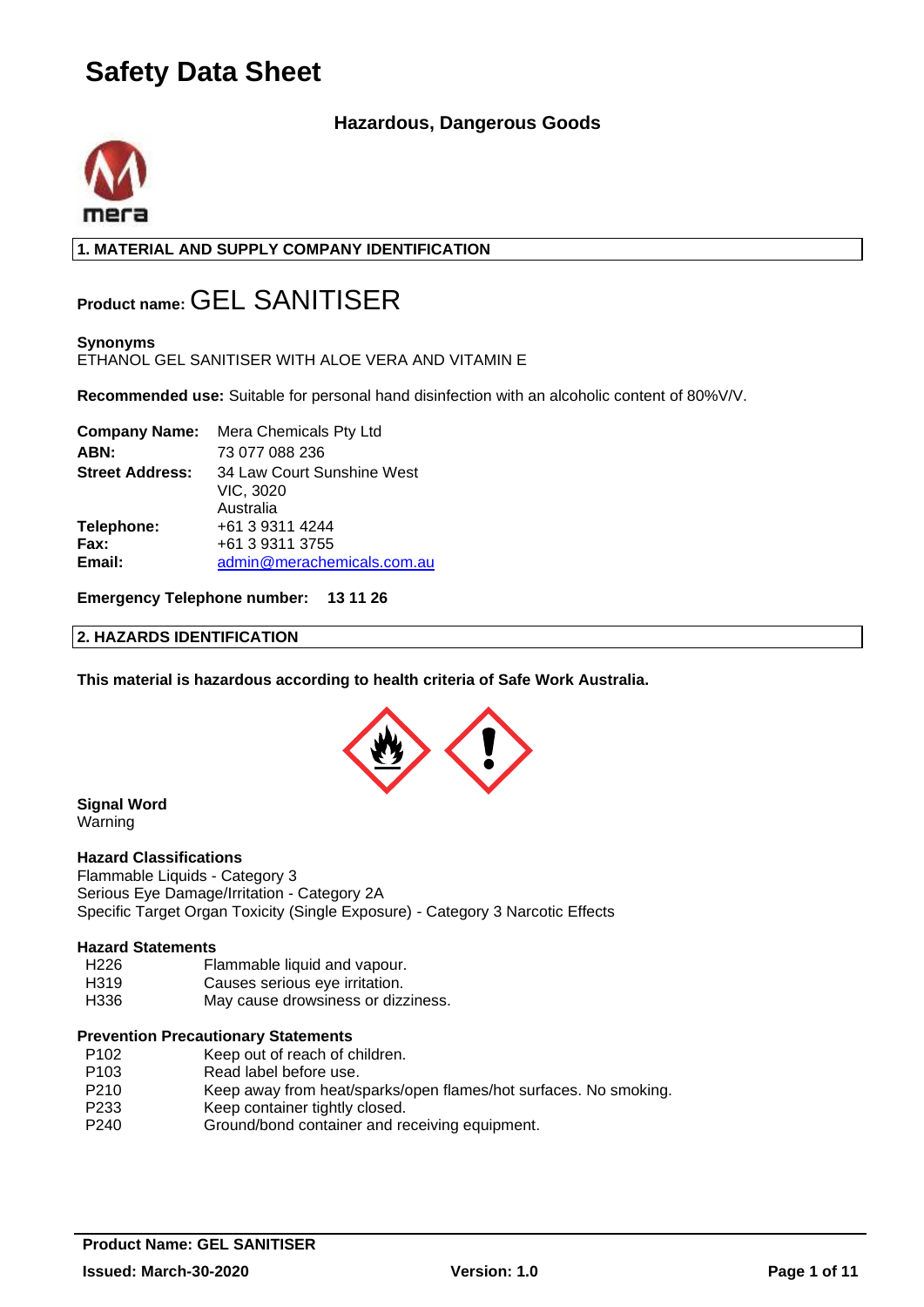| P <sub>241</sub>                         | Use explosion-proof electrical, ventilating, lighting, and all other equipment.                   |
|------------------------------------------|---------------------------------------------------------------------------------------------------|
| P <sub>242</sub>                         | Use only non-sparking tools.                                                                      |
| P <sub>243</sub>                         | Take precautionary measures against static discharge.                                             |
| P <sub>261</sub>                         | Avoid breathing dust, fume, gas, mist, vapours, or spray.                                         |
| P <sub>264</sub>                         | Wash hands, face, and all exposed skin thoroughly after handling.                                 |
| P <sub>271</sub>                         | Use only outdoors or in a well-ventilated area.                                                   |
| P <sub>280</sub>                         | Wear protective clothing, gloves, eye/face protection and suitable respirator.                    |
| <b>Response Precautionary Statements</b> |                                                                                                   |
| P <sub>101</sub>                         | If medical advice is needed, have product container or label at hand.                             |
|                                          | P303+P361+P353 IF ON SKIN (or hair): Remove/Take off immediately all contaminated clothing. Rinse |
|                                          | skin with water/shower.                                                                           |
| P304+P340                                | IF INHALED: Remove victim to fresh air and keep at rest in a position comfortable                 |
|                                          | for breathing.                                                                                    |
| P305+P351+P338                           | IF IN EYES: Rinse cautiously with water for several minutes. Remove contact                       |
|                                          | lenses, if present and easy to do. Continue rinsing.                                              |
| P312                                     | Call a POISON CENTRE or doctor/physician if you feel unwell.                                      |

P337+P313 If eye irritation persists: Get medical advice/attention.

#### P370+P378 In case of fire: Use (insert appropriate media) for extinction.

#### **Storage Precautionary Statements**

| P403+P233 | Store in a well-ventilated place. Keep container tightly closed. |
|-----------|------------------------------------------------------------------|
| P403+P235 | Store in a well-ventilated place. Keep cool.                     |
| P405      | Store locked up.                                                 |

# **Disposal Precautionary Statement**

Dispose of contents/container in accordance with local, regional, national, and international regulations.

**Poison Schedule:** Not Listed in SUSMP

#### **DANGEROUS GOOD CLASSIFICATION**

Classified as Dangerous Goods by the criteria of the "Australian Code for the Transport of Dangerous Goods by Road & Rail" and the "New Zealand NZS5433: Transport of Dangerous Goods on Land".

#### **Dangerous Goods Class:** 3

| 3. COMPOSITION INFORMATION |               |                   |
|----------------------------|---------------|-------------------|
| <b>CHEMICAL ENTITY</b>     | CAS NO        | <b>PROPORTION</b> |
| Ethanol                    | 64-17-5       | $80 - 90 %$       |
| Purified water             |               | $5 - 10 \%$       |
| 1,2,3-Propanetriol         | $56 - 81 - 5$ | $< 2 \%$          |
| Hydrogen Peroxide          | 7722-84-1     | $0.2\%$           |
| Thickener                  |               | $1 - 5%$          |
| Aloe Vera                  | 85507-69-3    | $0 - 1%$          |
| Vitamin E Acetate          | 58-95-7       | $0 - 1%$          |
|                            |               | 100%              |

# **4. FIRST AID MEASURES**

If poisoning occurs, contact a doctor or Poisons Information Centre (Phone Australia 131 126, New Zealand 0800 764 766).

**Inhalation:** Remove the victim into fresh air. Respiratory problems: consult a doctor/medical service.

**Skin Contact:** Rinse with water. Take victim to a doctor if irritation persists.

# **Product Name: GEL SANITISER**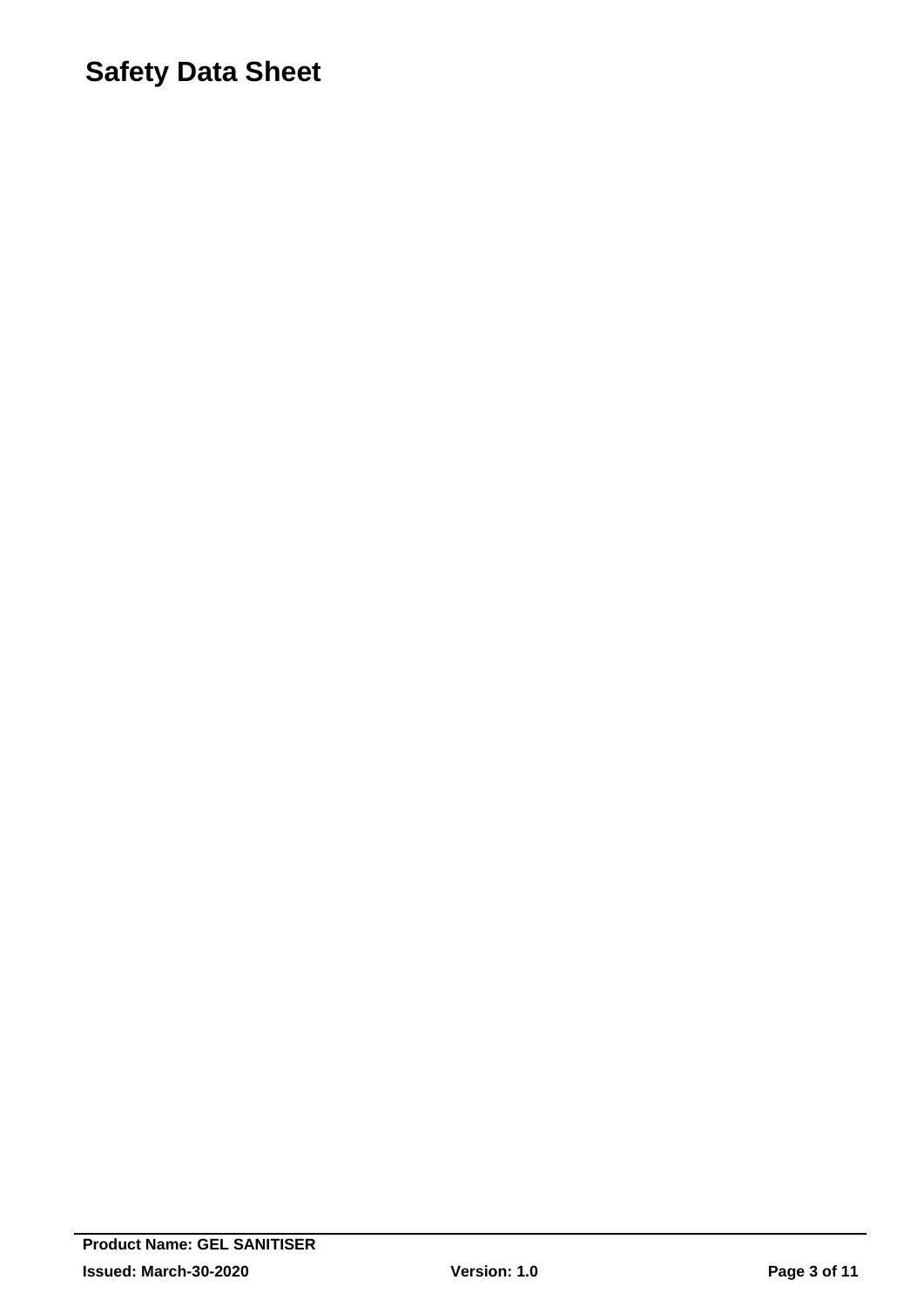**Eye contact:** Immediately irrigate with copious quantities of water for at least 20 minutes. Eyelids to be held open. Seek medical advice (e.g. ophthalmologist) if there are ongoing symptoms.

**Ingestion:** Do NOT induce vomiting. Do NOT attempt to give anything by mouth to an unconscious person. Rinse mouth thoroughly with water. Give water to drink. If vomiting occurs, give further water to achieve effective dilution. Seek medical advice.

**PPE for First Aiders:** Wear safety shoes, overalls, gloves, safety glasses, respirator. Use with adequate ventilation. If inhalation risk exists wear organic vapour/particulate respirator meeting the requirements of AS/NZS 1715 and AS/NZS 1716. Available information suggests that gloves made from neoprene should be suitable for intermittent contact. However, due to variations in glove construction and local conditions, the user should make a final assessment. Always wash hands before smoking, eating, drinking, or using the toilet. Wash contaminated clothing and other protective equipment before storing or re-using.

**Notes to physician:** Treat symptomatically. No specific antidote. Treat symptomatically. All treatments should be based on observed signs and symptoms of distress of the patient. Poisons Information Centre in each Australian State capital city. Poisons Information Centre in each Australian State capital city can provide additional assistance for scheduled poisons. Phone Australia 13 11 26.

# **5. FIRE FIGHTING MEASURES**

### **Hazchem Code:** •2YE

**Suitable extinguishing media:** If material is involved in a fire use water fog (or if unavailable fine water spray), alcohol resistant foam, dry agent (carbon dioxide, dry chemical powder).

**Specific hazards:** Flammable liquid and vapour. May form flammable vapour mixtures with air. Flameproof equipment necessary in area where this chemical is being used. Nearby equipment must be earthed. Electrical requirements for work area should be assessed according to AS3000. Vapour may travel a considerable distance to source of ignition and flash back. Avoid all ignition sources. All potential sources of ignition (open flames, pilot lights, furnaces, spark producing switches and electrical equipment etc) must be eliminated both in and near the work area. Do NOT smoke.

**Firefighting further advice:** Heating can cause expansion or decomposition leading to violent rupture of containers. If safe to do so, remove containers from path of fire. Keep containers cool with water spray. On burning or decomposing may emit toxic fumes. Fire fighters to wear self-contained breathing apparatus and suitable protective clothing if risk of exposure to vapour or products of combustion or decomposition.

### **6. ACCIDENTAL RELEASE MEASURES**

### **SMALL SPILLS**

Wear protective equipment to prevent skin and eye contamination. Avoid inhalation of vapours or dust. Wipe up with absorbent (clean rag or paper towels). Collect and seal in properly labelled containers or drums for disposal.

### **LARGE SPILLS**

If safe to do so, shut off all possible sources of ignition. Clear area of all unprotected personnel. Slippery when spilt. Avoid accidents, clean up immediately. Wear protective equipment to prevent skin and eye contamination and the inhalation of vapours. Work up wind or increase ventilation. Contain - prevent run off into drains and waterways. Use absorbent (soil, sand, or other inert material). Use a spark-free shovel. Collect and seal in properly labelled containers or drums for disposal. If contamination of crops, sewers or waterways has occurred advise local emergency services.

### **Dangerous Goods - Initial Emergency Response Guide No:** 14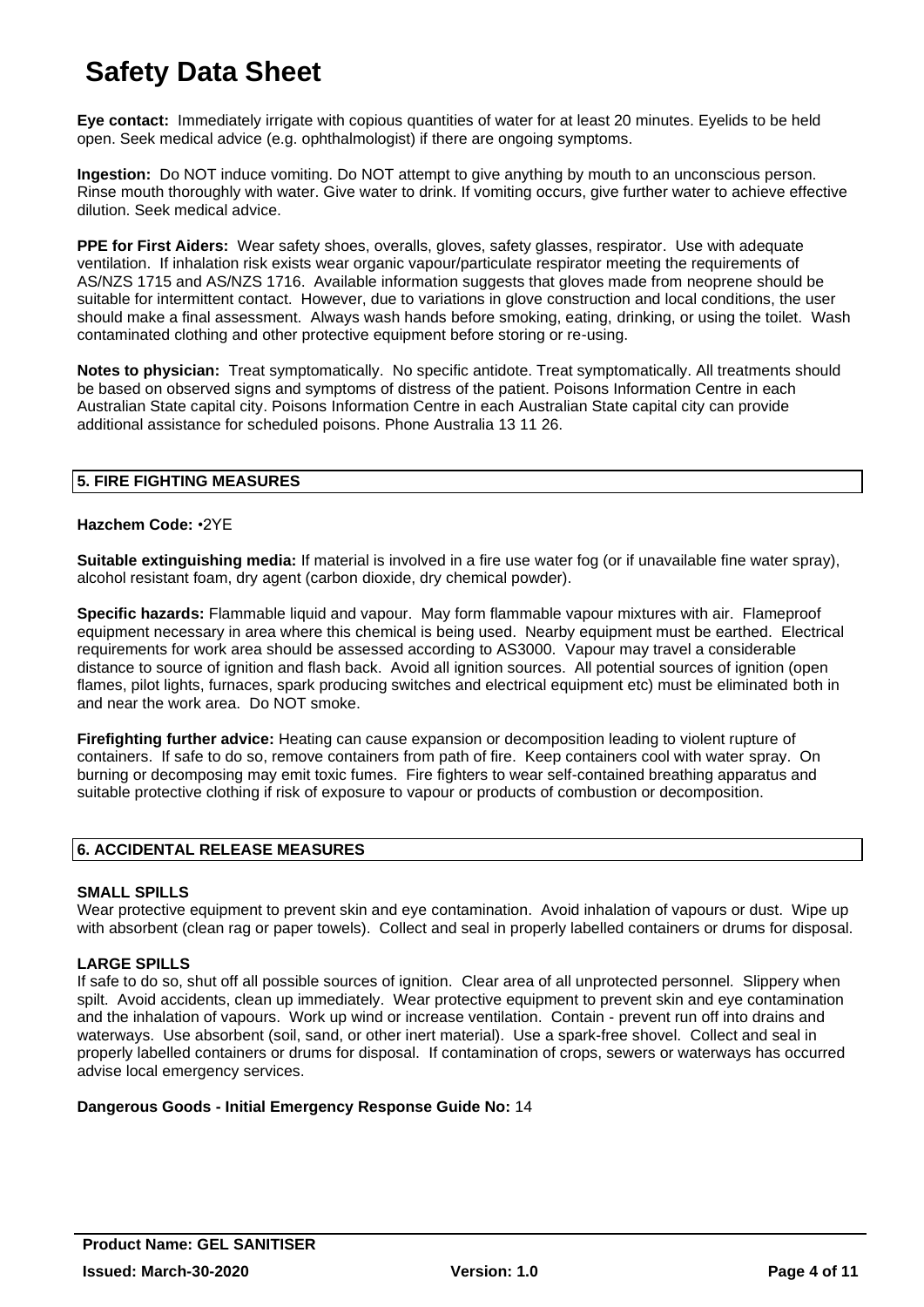### **7. HANDLING AND STORAGE**

**Handling:** Avoid eye contact. Do not eat, drink, or smoke whilst handling. Do not use in the presence of heat or ignition sources, including flames and sparks. All equipment must be earthed. Use in a well-ventilated area. Do not allow contaminated clothing to remain in contact with skin. Always wash hands with water after handling.

**Storage:** Store in a cool, dry, place with good ventilation, out of direct sunlight and at below 30°C. Store away from incompatible materials (see Section 10). Store away from heat and ignition sources. Always keep containers tightly closed when not in use.

This material is classified as a Class 3 Flammable Liquid as per the criteria of the "Australian Code for the Transport of Dangerous Goods by Road & Rail" and/or the "New Zealand NZS5433: Transport of Dangerous Goods on Land" and must be stored in accordance with the relevant regulations.

# **8. EXPOSURE CONTROLS / PERSONAL PROTECTION**

#### **National occupational exposure limits:**

|                   | TWA  |       | <b>STEL</b>           |                | <b>NOTICES</b>           |
|-------------------|------|-------|-----------------------|----------------|--------------------------|
|                   | ppm  | mq/m3 | ppm                   | mq/m3          |                          |
| Ethyl alcohol     | 1000 | 1880  | ٠                     | ۰              | ٠                        |
| Glycerine mist    | ۰    | 10    | ۰                     | ۰              | ٠                        |
| Hydrogen peroxide |      | 1.4   | $\tilde{\phantom{a}}$ | $\blacksquare$ | $\overline{\phantom{a}}$ |

As published by Safe Work Australia.

TWA - The time-weighted average airborne concentration over an eight-hour working day, for a five-day working week over an entire working life.

STEL (Short Term Exposure Limit) - the average airborne concentration over a 15-minute period which should not be exceeded at any time during a normal eight-hour workday.

These Exposure Standards are guides to be used in the control of occupational health hazards. All atmospheric contamination should be kept to as low a level as is workable. These exposure standards should not be used as fine dividing lines between safe and dangerous concentrations of chemicals. They are not a measure of relative toxicity.

If the directions for use on the product label are followed, exposure of individuals using the product should not exceed the above standard. The standard was created for workers who are routinely, potentially exposed during product manufacture.

**Biological Limit Values:** As per the "National Model Regulations for the Control of Workplace Hazardous Substances (Safe Work Australia)" the ingredients in this material do not have a Biological Limit Allocated.

**Engineering Measures:** Ensure ventilation is adequate to maintain air concentrations below Exposure Standards. Use only in well ventilated areas. Use with local exhaust ventilation or while wearing appropriate respirator.

**Personal Protection Equipment:** SAFETY SHOES, OVERALLS, GLOVES, SAFETY GLASSES, RESPIRATOR.

Personal protective equipment (PPE) must be suitable for the nature of the work and any hazard associated with the work as identified by the risk assessment conducted.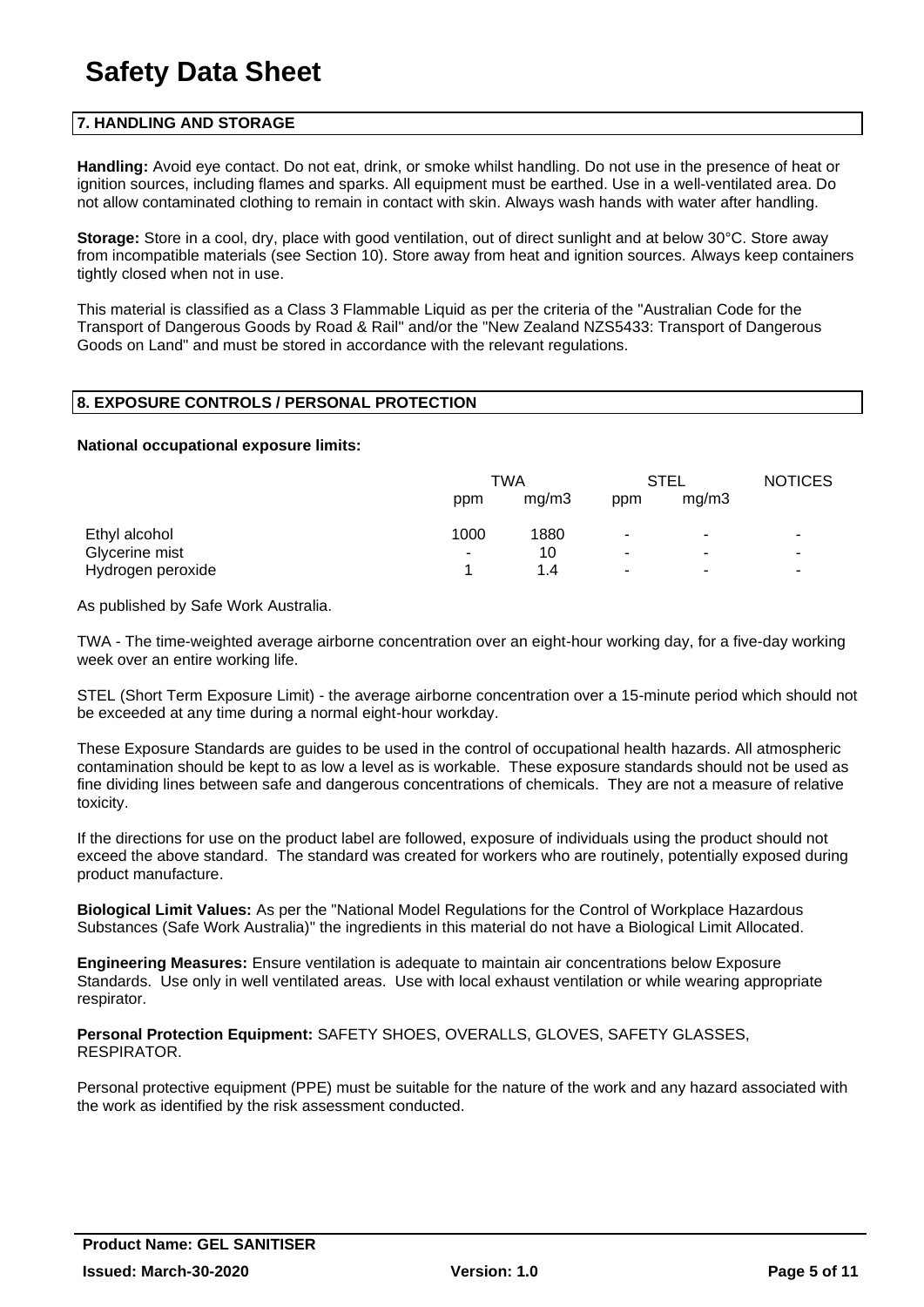Wear safety shoes, overalls, gloves, safety glasses, respirator. Use with adequate ventilation. If inhalation risk exists wear organic vapour/particulate respirator meeting the requirements of AS/NZS 1715 and AS/NZS 1716. Available information suggests that gloves made from neoprene should be suitable for intermittent contact. However, due to variations in glove construction and local conditions, the user should make a final assessment. Always wash hands before smoking, eating, drinking, or using the toilet. Wash contaminated clothing and other protective equipment before storing or re-using.

**Hygiene measures:** Keep away from food, drink, and animal feeding stuffs. When using do not eat, drink, or smoke. Wash hands prior to eating, drinking, or smoking. Avoid contact with clothing. Avoid eye contact and repeated or prolonged skin contact. Avoid inhalation of vapour, mist, or aerosols. Ensure that eyewash stations and safety showers are close to the workstation location.

### **9. PHYSICAL AND CHEMICAL PROPERTIES**

**Material Family: Hydrocarbon Liquid Hydrocarbon Liquid Form:** Liquid **Colour:** Clear to Slight Hazy **Odour:** Mild Ethanol **Solubility:** Miscible **Relative Vapour Density (air=1):** 0.87 @ 25 C **Vapour Pressure (20 °C):** No Data Available Flash Point (°C): 23 C Closed Cup **Flammability Limits (%):** 3.3 % - 19 %<br> **Autoignition Temperature (°C):** No Data Available **Autoignition Temperature (°C): Melting Point/Range (°C):** 0 °C approx. **Boiling Point/Range (°C):** > 78 °C (initial) **pH:** 6.0 - 8.0 neat **Viscosity:** 800-1400cps @ 20°C **Evaporation Rate (n-Butyl acetate=1):** No Data Available **Total VOC (g/Litre):** No Data Available **Oxidising properties:** No Data Available

(Typical values only - consult specification sheet)  $N Av = Not available$ . N App = Not applicable

### **10. STABILITY AND REACTIVITY**

**Chemical stability:** This material is thermally stable when stored and used as directed.

**Conditions to avoid:** Avoid exposure to heat and ignition sources including open flames and hot surfaces; and prolonged exposure to direct sunlight.

**Incompatible materials:** Strong oxidising agents.

**Hazardous decomposition products:** Product can decompose on combustion to form carbon monoxide, carbon dioxide and other possibly toxic compounds.

**Hazardous reactions:** No known hazardous reactions.

### **11. TOXICOLOGICAL INFORMATION**

No adverse health effects expected if the product is handled in accordance with this Safety Data Sheet and the product label. Symptoms or effects that may arise if the product is mishandled and overexposure occurs are:

### **Acute Effects**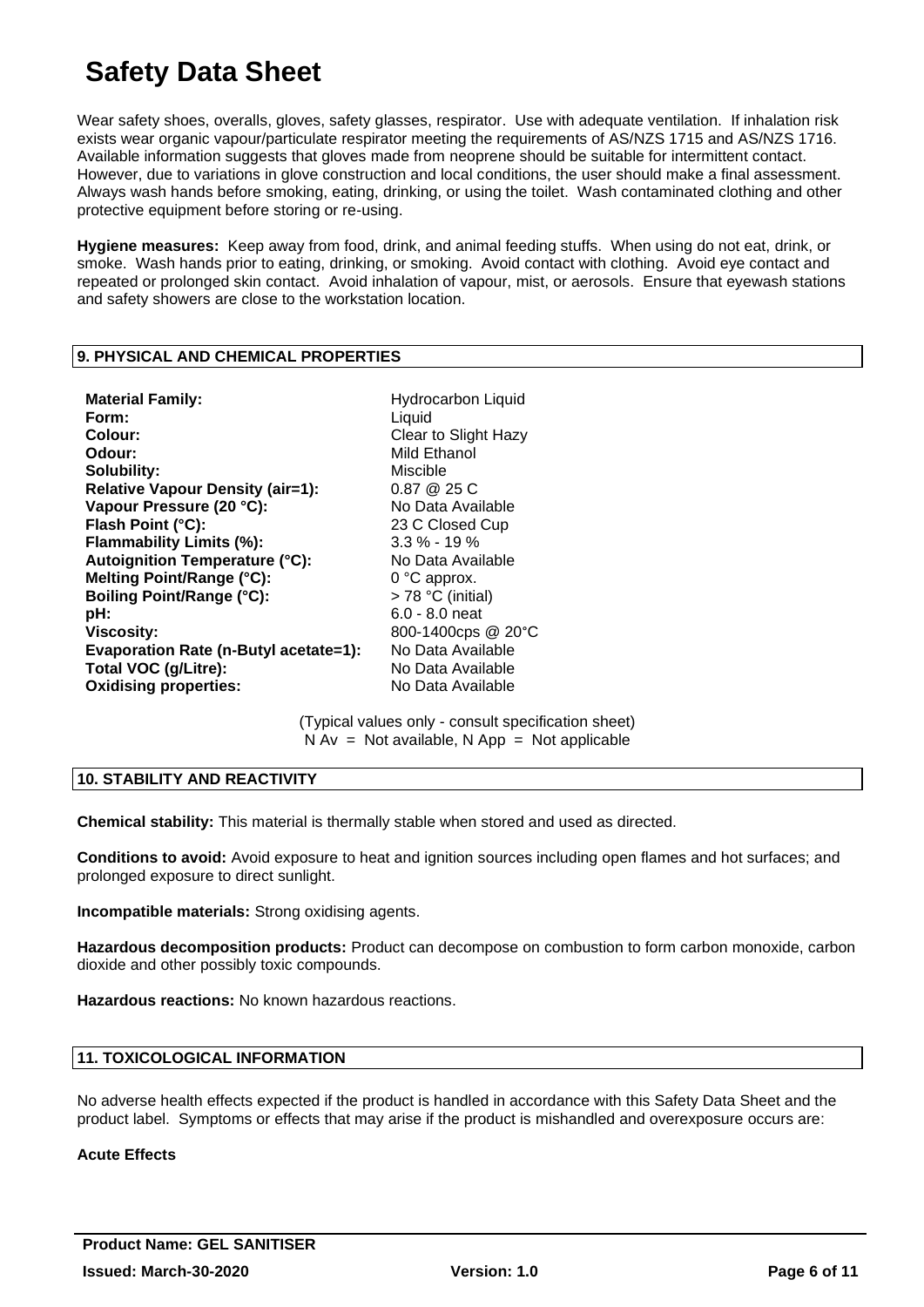**Inhalation:** Material may be an irritant to mucous membranes and respiratory tract. Inhalation of vapour can result in headaches, dizziness, and possible nausea. Inhalation of high concentrations can produce central nervous system depression, which can lead to loss of co-ordination, impaired judgement and if exposure is prolonged, unconsciousness.

**Skin contact:** Contact with skin may result in irritation.

**Ingestion:** Swallowing large amounts can result in nausea, vomiting and stomach pain.

**Eye contact:** May cause eye irritation and watering.

#### **Acute toxicity**

**Inhalation:** This material has been classified as non-hazardous. Acute toxicity estimate (based on ingredients): LC50 > 20.0 mg/L for vapours or LC50 > 5.0 mg/L for dust and mist or LC50 > 20,000 ppm for gas

**Skin contact:** This material has been classified as non-hazardous. Acute toxicity estimate (based on ingredients): >2,000 mg/Kg bw

**Ingestion:** This material has been classified as non-hazardous. Acute toxicity estimate (based on ingredients): >2,000 mg/Kg bw

**Corrosion/Irritancy:** Eye: this material has been classified as a Category 2A Hazard (reversible effects to eyes). Skin: this material has been classified as not corrosive or irritating to skin.

**Sensitisation:** Inhalation: this material has been classified as not a respiratory sensitiser. Skin: this material has been classified as not a skin sensitiser.

**Aspiration hazard:** This material has been classified as non-hazardous.

**Specific target organ toxicity (single exposure):** This material has been classified as a Category 3 Hazard. Exposure via inhalation may result in depression of the central nervous system.

#### **Chronic Toxicity**

**Mutagenicity:** This material has been classified as non-hazardous.

**Carcinogenicity:** This material has been classified as non-hazardous.

**Reproductive toxicity (including via lactation):** This material has been classified as non-hazardous.

**Specific target organ toxicity (repeat exposure):** This material has been classified as non-hazardous.

### **12. ECOLOGICAL INFORMATION**

Avoid contaminating waterways.

**Acute aquatic hazard:** This material has been classified as non-hazardous. Acute toxicity estimate (based on ingredients): >100 mg/L

48hr LC50 (golden orfe): > 1000 mg/L

**Long-term aquatic hazard:** This material has been classified as non-hazardous. Non-rapidly or rapidly degradable substance for which there are adequate chronic toxicity data available OR in the absence of chronic toxicity data, Acute toxicity estimate (based on ingredients): >100 mg/L, where the substance is not rapidly degradable and/or BCF  $<$  500 and/or log  $K_{ow}$   $<$  4.

**Ecotoxicity:** No information available.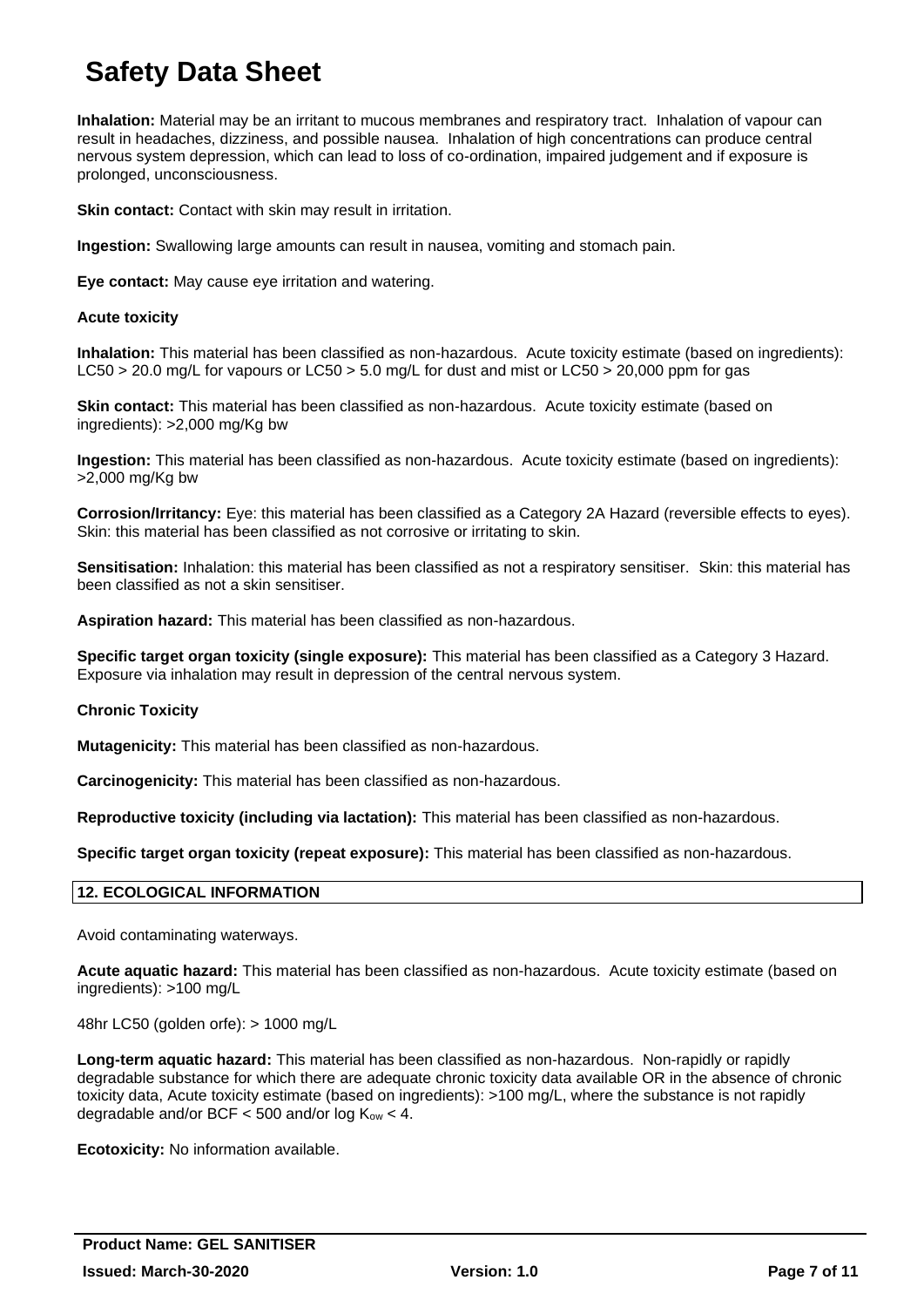**Persistence and degradability:** The product is readily biodegradable. Degree of elimination: 94%

**Bioaccumulative potential:** No information available.

**Mobility:** No information available.

#### **13. DISPOSAL CONSIDERATIONS**

Refer to Waste Management Authority. Dispose of material through a licensed waste contractor. Decontamination and destruction of containers should be considered.

#### **14. TRANSPORT INFORMATION**

#### **ROAD AND RAIL TRANSPORT**

Classified as Dangerous Goods by the criteria of the "Australian Code for the Transport of Dangerous Goods by Road & Rail" and the "New Zealand NZS5433: Transport of Dangerous Goods on Land".



| UN No:                              | 1170        |
|-------------------------------------|-------------|
| <b>Dangerous Goods Class:</b>       | 3           |
| <b>Packing Group:</b>               | н           |
| <b>Hazchem Code:</b>                | $\cdot$ 2YF |
| <b>Emergency Response Guide No:</b> | 14          |

**Proper Shipping Name:** ETHYL ALCOHOL SOLUTION

**Segregation Dangerous Goods:** Not to be loaded with explosives (Class 1), flammable gases (Class 2.1), if both are in bulk, toxic gases (Class 2.3), spontaneously combustible substances (Class 4.2), oxidising agents (Class 5.1), organic peroxides (Class 5.2), toxic substances (Class 6.1), infectious substances (Class 6.2) or radioactive substances (Class 7). Exemptions may apply.

#### **MARINE TRANSPORT**

Classified as Dangerous Goods by the criteria of the International Maritime Dangerous Goods Code (IMDG Code) for transport by sea.

|                                                                  | <b>FLAMMABLE</b>       |
|------------------------------------------------------------------|------------------------|
| UN No:<br><b>Dangerous Goods Class:</b><br><b>Packing Group:</b> | 1170<br>3<br>Ш         |
| <b>Proper Shipping Name:</b>                                     | ETHYL ALCOHOL SOLUTION |

#### **AIR TRANSPORT**

Classified as Dangerous Goods by the criteria of the International Air Transport Association (IATA) Dangerous Goods Regulations for transport by air.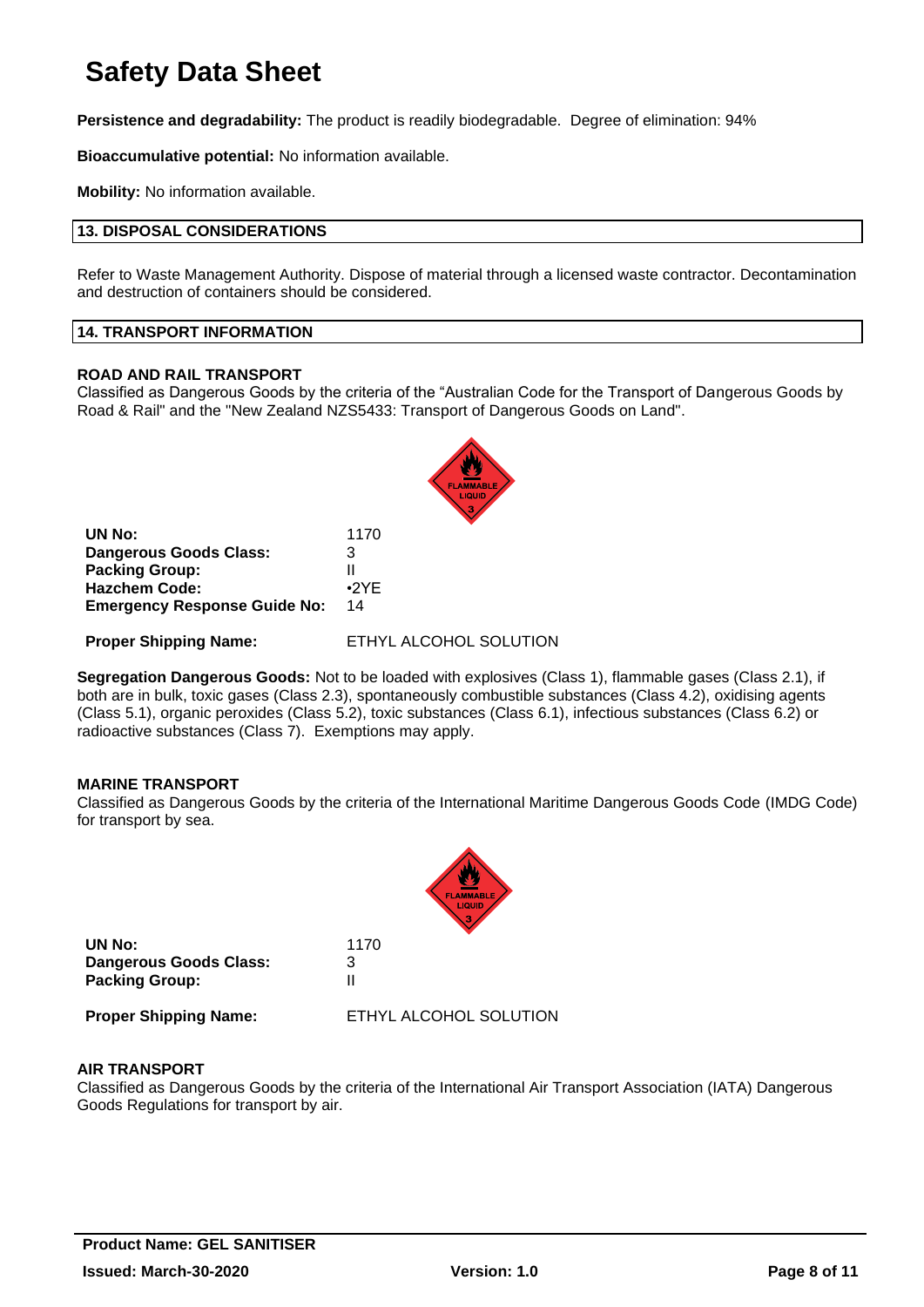

**UN No:** 1170 **Dangerous Goods Class:** 3 **Packing Group:** II

**Proper Shipping Name:** ETHYL ALCOHOL SOLUTION

There is a possibility that this product could be contained in a reagent set or kit composed of various compatible dangerous goods. If the item in not a reagent set or kit, the classification given above applies. If the item is part of a reagent set or kit the classification would change to the following: UN3316, Hazard Class 9, Packing Group II or III. If the item is not regulated, the Chemical Kit classification does not apply.

# **15. REGULATORY INFORMATION**

### **This material is not subject to the following international agreements:**

Montreal Protocol (Ozone depleting substances) The Stockholm Convention (Persistent Organic Pollutants) The Rotterdam Convention (Prior Informed Consent) Basel Convention (Hazardous Waste) International Convention for the Prevention of Pollution from Ships (MARPOL)

#### **This material/constituent(s) is covered by the following requirements:**

• All components of this product are listed on or exempt from the Australian Inventory of Chemical Substances (AICS).

### **16. OTHER INFORMATION**

| Reason for issue:  | Full regulatory review. |
|--------------------|-------------------------|
| <b>Issue Date:</b> | March-30-2020           |
| Version:           | 1. $\Omega$             |

The information provided in this Safety Data Sheet is correct to the best of our knowledge, information, and belief at the date of its publication. The information given is designed only as a guidance for safe handling, use, processing, storage, transportation, disposal, and release and is not to be considered a warranty or quality specification. The information relates only to the specific material designated and may not be valid for such material used in combination with any other materials or in any process, unless specified in the text. The manufacturer will not be held responsible for any unauthorised use of this information or for any modified or altered versions. We expressly disclaim all warranties of every kind and nature, including warranties of merchantability and fitness for a particular purpose in respect to the use or suitability of the product. Nothing is intended as a recommendation for uses which infringe valid patents or as extending license under valid patents. Appropriate warnings and safe handling procedures should be provided to handlers and users. Alteration of this document is strictly prohibited. Except to the extent required by law, republication, or retransmission of this document, in whole or in part, is not permitted. Watertest Systems assumes no responsibility for accuracy of information unless the document is the most current available from an official Watertest Systems distribution system.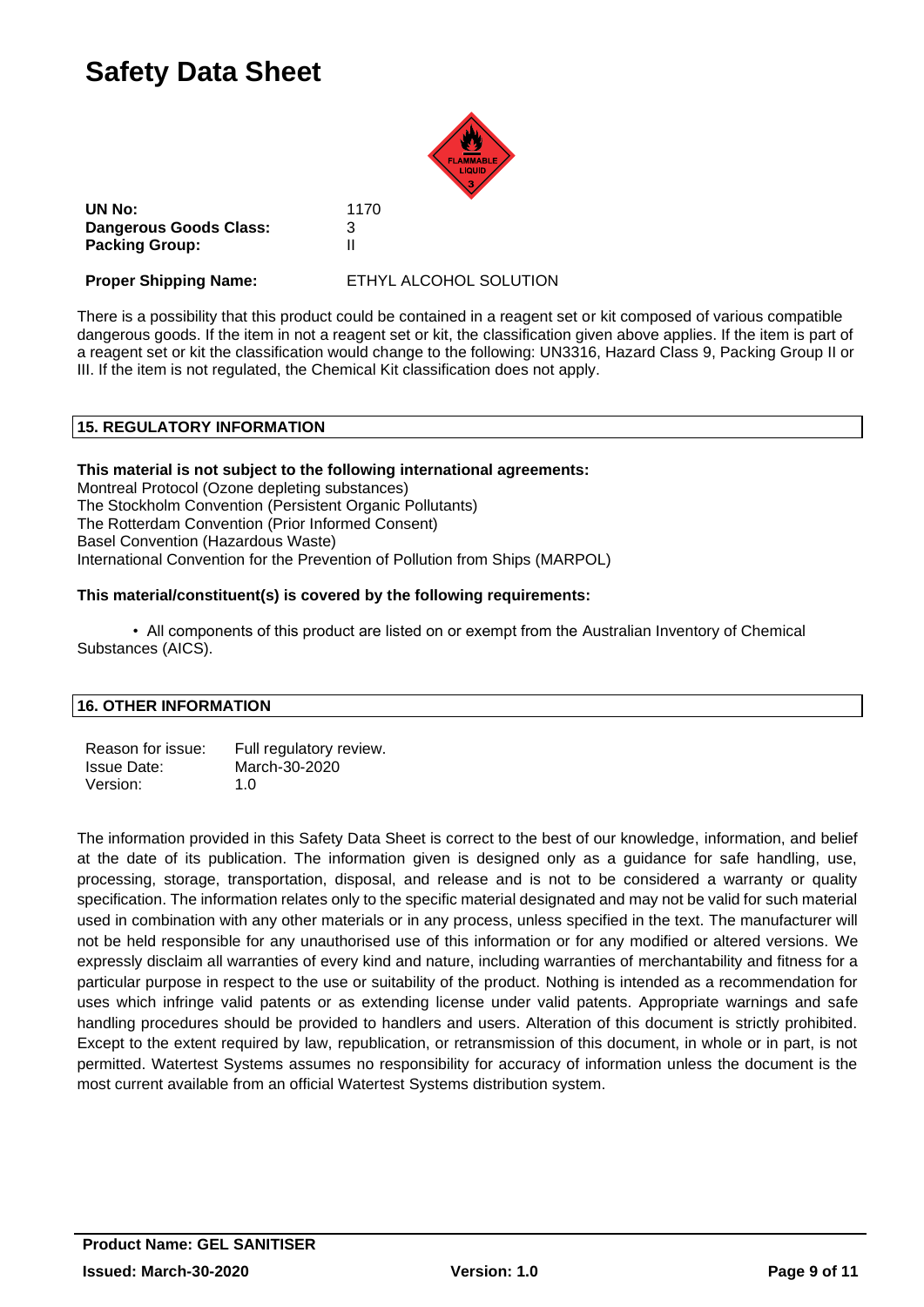# **SDS Abbreviations Legend:**

| <                        | Less Than                                                                                                                                                                             |
|--------------------------|---------------------------------------------------------------------------------------------------------------------------------------------------------------------------------------|
| >                        | <b>Greater Than</b>                                                                                                                                                                   |
| <b>AICS</b>              | Australian Inventory of Chemical Substances                                                                                                                                           |
| Atm                      | Atmosphere                                                                                                                                                                            |
| <b>CAS</b>               | Chemical Abstracts Service (Registry Number)                                                                                                                                          |
| cm <sup>2</sup>          | <b>Square Centimetres</b>                                                                                                                                                             |
| CO <sub>2</sub>          | <b>Carbon Dioxide</b>                                                                                                                                                                 |
| <b>COD</b>               | <b>Chemical Oxygen Demand</b>                                                                                                                                                         |
| deg C (°C)               | Degrees Celcius                                                                                                                                                                       |
| <b>EPA (New Zealand)</b> | Environmental Protection Authority of New Zealand                                                                                                                                     |
| deg F (°F)               | Degrees Fahrenheit                                                                                                                                                                    |
| g                        | Grams                                                                                                                                                                                 |
| g/cm <sup>3</sup>        | <b>Grams per Cubic Centimetre</b>                                                                                                                                                     |
| g/l                      | Grams per Litre                                                                                                                                                                       |
| <b>HSNO</b>              | Hazardous Substance and New Organism                                                                                                                                                  |
| <b>IDLH</b>              | Immediately Dangerous to Life and Health                                                                                                                                              |
| <b>Immiscible</b>        | Liquids are insoluble in each other.                                                                                                                                                  |
| inHg                     | Inch of Mercury                                                                                                                                                                       |
| inH <sub>20</sub>        | Inch of Water                                                                                                                                                                         |
| Κ                        | Kelvin                                                                                                                                                                                |
| Kg                       | Kilogram                                                                                                                                                                              |
| kg/m <sup>3</sup>        | Kilograms per Cubic Metre                                                                                                                                                             |
| lb                       | Pound                                                                                                                                                                                 |
| <b>LC50</b>              | LC stands for lethal concentration                                                                                                                                                    |
| <b>LC50</b>              | is the concentration of a material in air which causes the death of 50% (one half)<br>of a group of test animals. The material is inhaled over a set period, usually 1 or 4<br>hours. |
| <b>LD50</b>              | LD stands for Lethal Dose. LD50 is the amount of a material, given all at once,<br>which causes the death of 50% (one half) of a group of test animals.                               |
| Itr or L                 | Litre                                                                                                                                                                                 |
| m <sup>3</sup>           | Cubic Metre mbar Millibar mg Milligram                                                                                                                                                |
| mg/24H                   | Milligrams per 24 Hours mg/kg Milligrams per Kilogram mg/m <sup>3</sup> Milligrams per<br><b>Cubic Metre</b>                                                                          |
| <b>Misc. or Miscible</b> | Liquids form one homogeneous liquid phase regardless of the amount of either<br>component present.                                                                                    |
| Мm                       | Millimetre                                                                                                                                                                            |
| mmH <sub>20</sub>        | Millimetres of Water                                                                                                                                                                  |